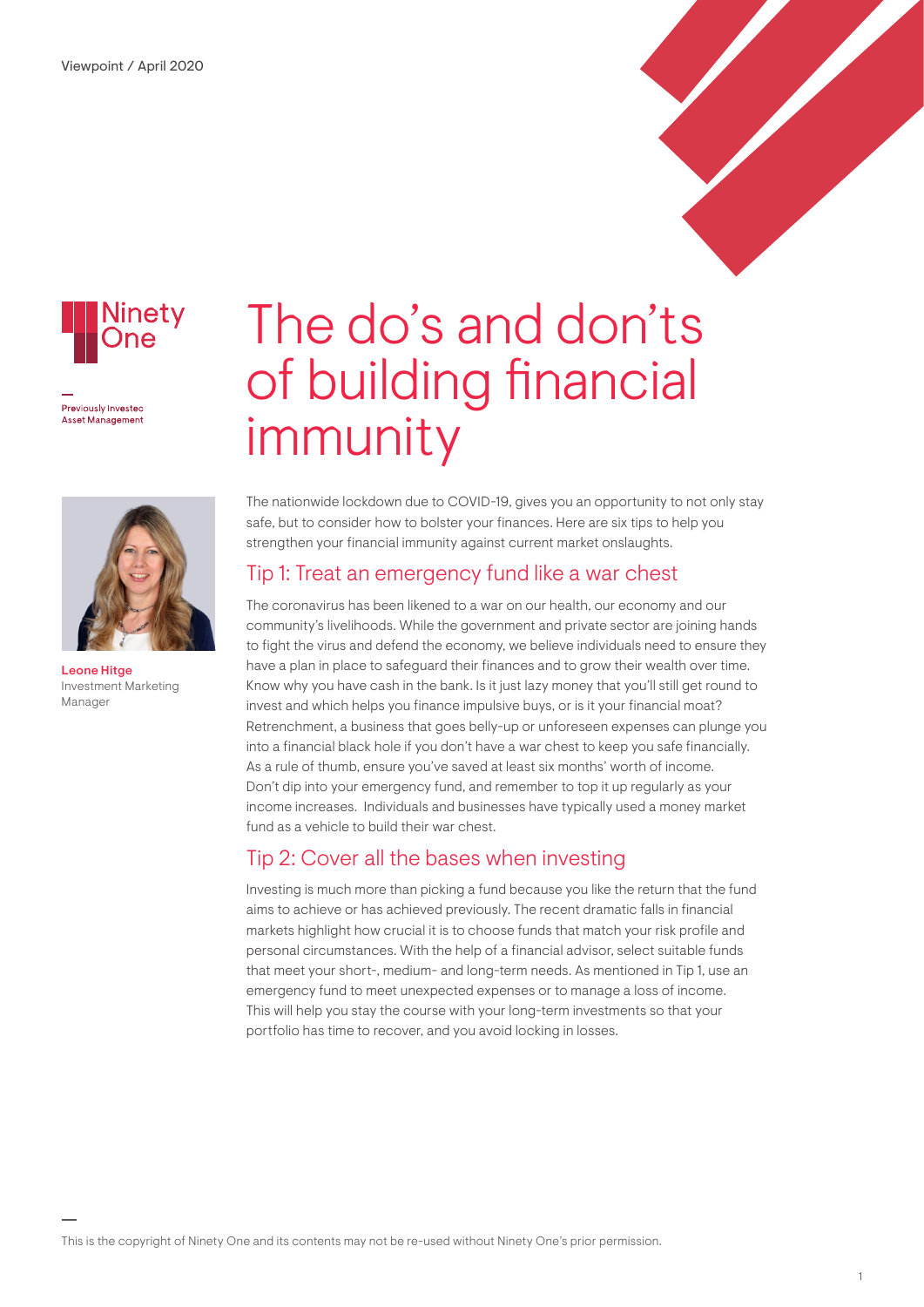## Tip 3: Keep a cool head during market crossfires

The COVID-19 epidemic has unleashed widespread panic and fear among investors, with many bailing out of the stock market and moving to cash. It's human nature to want to act when our world gets shaken up, even more so when the future seems very uncertain. That is why it's important to have an investment strategy that covers your investment bases, so that you will avoid knee-jerk reactions when markets tank. Switching based on wild swings in performance can be value destroying. It may be tempting to try and time the market, but many investors have burnt their fingers attempting to call the bottom during previous down markets. Removing emotion from investment decisions (e.g. fear or greed) is especially difficult when dealing with your own money, so it's best to seek professional advice from a financial advisor.

### Tip 4: Go global to grow your wealth and mitigate local market and currency risk

South Africa is small in the context of the global investment universe, representing less than 1% of global equity, property and bond markets. Today, more than 50% of the profits of businesses listed on the JSE are generated from outside South Africa. In the volatile world in which we find ourselves, you need to have a global perspective to navigate the choppy waters of investment markets. When you diversify internationally, you get access to a much wider range of investment opportunities to grow your money across countries, industries, companies and currencies. Investing offshore, can also help minimise the impact of currency depreciation or political and market events on your wealth.

You can invest up to 30% in global assets through suitable domestic unit trusts. You can also gain offshore exposure with international feeder funds. Alternatively, you can convert your rands and invest directly in foreign-domiciled funds. It's important not to view your international assets separately from your domestic assets. You need to consider your overall portfolio holistically to make sure it is in line with your risk profile and personal circumstances. Long-term savers have typically invested in a combination of asset classes that can provide growth over the long term and help preserve capital in down markets. It's best to seek professional advice from a financial advisor.

#### Tip 5: Continue saving for your retirement and avoid becoming conservative too early

When markets experience sharp falls, you may feel the urge to check your retirement fund portfolio values constantly. Avoid taking your investments' financial temperature every day. Investors should guard against panicking and switching into a retirement portfolio that is too conservative for their long-term savings needs. To enjoy inflation-beating returns over the long term, requires a willingness on the part of investors to take on market risk, by investing in growth assets such as equities. Markets do not go up in a straight line, so investors need to stomach short-term volatility to achieve their long-term financial goals.

Do not be tempted to stop your retirement annuity contributions or lower your contributions to your company's retirement fund because markets are turbulent. While investors may find volatility and lower asset prices very uncomfortable, investment managers employ a range of strategies to manage risks and identify buying opportunities throughout market cycles (up and down markets). It's important to stay the course with your investments. Arriving at a sufficient retirement pot is a journey that takes a full working lifetime. A financial advisor can help guide you during volatile market periods.